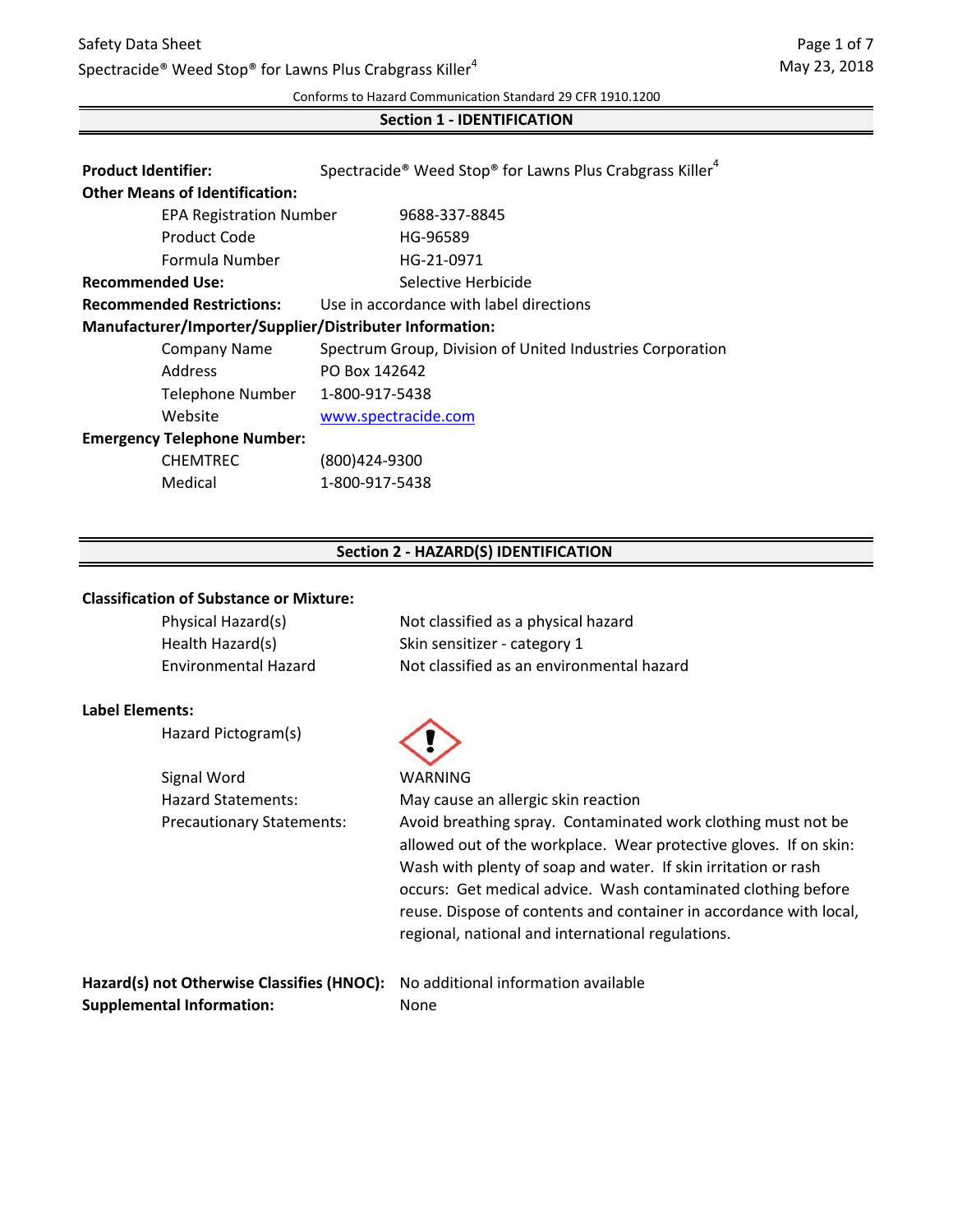# **Section 3 - COMPOSITION/INFORMATION ON INGREDIENTS**

| <b>Chemical Name</b>        | <b>Synonyms</b> | <b>ICAS Number</b> | %      |
|-----------------------------|-----------------|--------------------|--------|
| 2,4-dimethylamine salt      |                 | 2008-39-1          | 0.253  |
| <b>Quinclorac</b>           | -               | 84087-01-4         | 0.121  |
| Dicamba, dimethylamine salt |                 | 12300-66-5         | 0.029  |
| Sulfentrazone               |                 | 122836-35-5        | 0.0150 |

#### **Section 4 - FIRST-AID MEASURES**

| Inhalation:                    | If breathing is difficult, remove victim to fresh air and keep at rest in a position<br>comfortable for breathing. Get medical advice/attention if you feel unwell.         |
|--------------------------------|-----------------------------------------------------------------------------------------------------------------------------------------------------------------------------|
| <b>Skin Contact:</b>           | In case of contact, wash skin with plenty of water for 15 minutes. If skin irritation or<br>redness develops, seek medical attention.                                       |
| <b>Eye Contact:</b>            | In case of contact, flush eyes with plenty of water. Remove contact lenses, if worn. If<br>irritation persists, get medical attention.                                      |
| Ingestion:                     | If swallowed, do NOT induce vomiting unless directed to do so by medical personnel.<br>Never give anything by mouth to an unconscious person. Get medical advice/attention. |
| <b>Most Important</b>          | Symptoms of exposure may include, irritation of eyes and nose, couch and/or shortness of                                                                                    |
| Symptoms/Effects,              | breath.                                                                                                                                                                     |
| <b>Acute and Delayed:</b>      |                                                                                                                                                                             |
| Indication of                  | Immediate medical attention should not be required.                                                                                                                         |
| <b>Immediate Medical</b>       |                                                                                                                                                                             |
| <b>Attention &amp; Special</b> |                                                                                                                                                                             |
| <b>Treatment Needed:</b>       |                                                                                                                                                                             |

## **Section 5 - FIRE-FIGHTING MEASURES**

| <b>Suitable Extinguishing Media:</b>   | Treat for surrounding material.                                    |
|----------------------------------------|--------------------------------------------------------------------|
| <b>Unsuitable Extinguishing Media:</b> | None known.                                                        |
| <b>Specific Hazards Arising from</b>   | Products of combustion may include, and are not limited to: oxides |
| the Chemical:                          | of carbon.                                                         |
| <b>Special Protective Equipment</b>    | Keep upwind of fire. Wear full fire fighting turn-out gear (full   |
| and Precautions for Firefighters:      | Bunker gear) and respirator protection (SCBA).                     |

#### **Section 6 - ACCIDENTAL RELEASE MEASURES**

| <b>Personal Precautions, Protective</b> | Use personal protection recommended in Section 8. Isolate the    |
|-----------------------------------------|------------------------------------------------------------------|
| <b>Equipment and Emergency</b>          | hazard area and deny entry to unnecessary and unprotected        |
| <b>Procedures:</b>                      | personnel.                                                       |
| <b>Methods and Materials for</b>        | Contain and/or absorb spill with inert material. Then place in a |
| <b>Containment and Cleaning Up:</b>     | suitable container. Do not flush to sewer or allow to enter      |
|                                         | waterways. Use appropriate personal protective equipment (PPE).  |
|                                         | Scoop up material and place in a disposable container.           |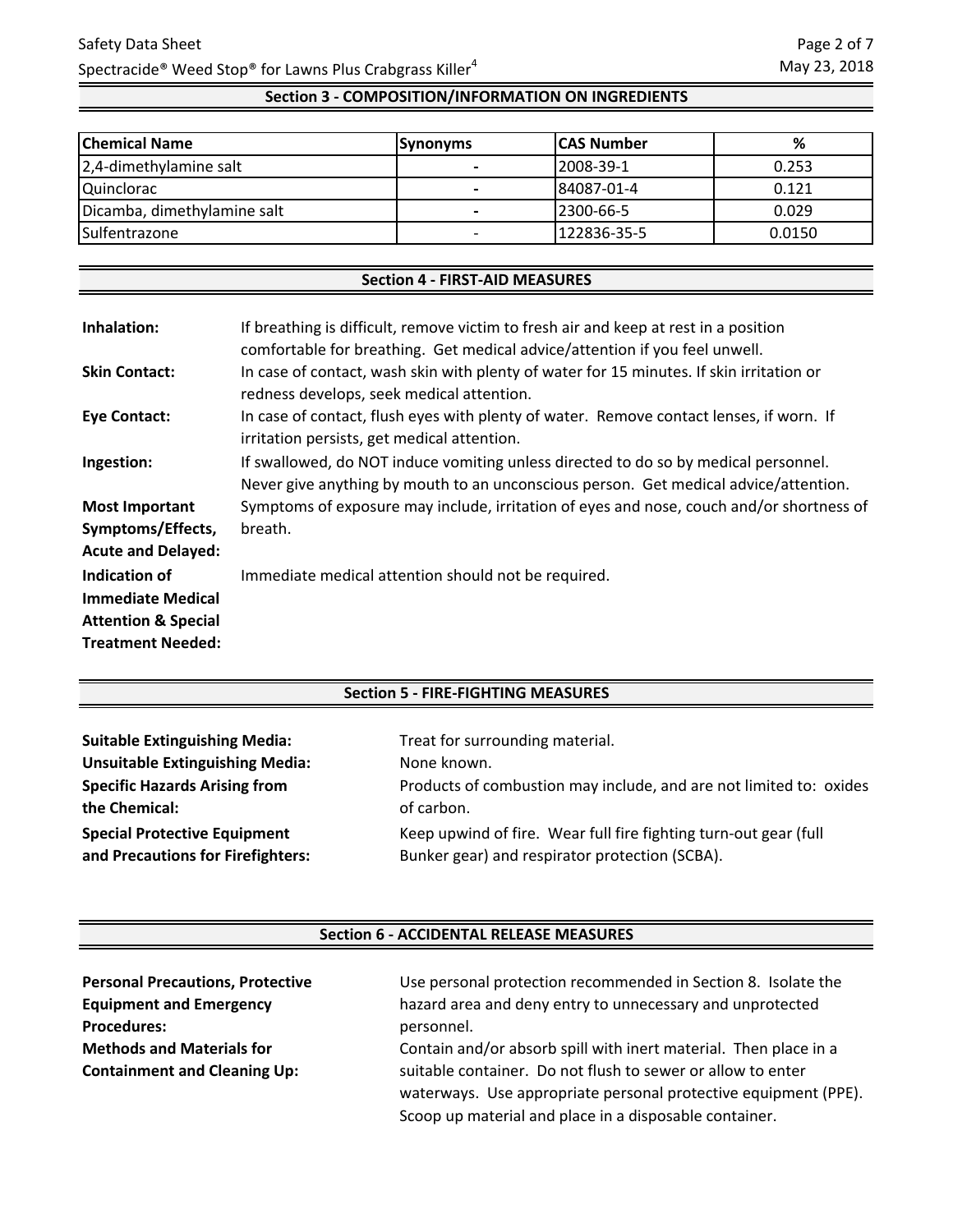# Safety Data Sheet Spectracide® Weed Stop® for Lawns Plus Crabgrass Killer<sup>4</sup>

**Environmental Precautions:** Report spills as required by local and national regulations. Prevent entry into storm sewers and waterways.

#### **Section 7 - HANDLING AND STORAGE**

| <b>Precautions for Safe Handling:</b> | Avoid breathing mist. Avoid contact with skin and eyes. Do not<br>swallow. Handle and open container with care. When using do not<br>eat, drink or smoke. |
|---------------------------------------|-----------------------------------------------------------------------------------------------------------------------------------------------------------|
| <b>Conditions for Safe Storage,</b>   | Keep out of reach of children. Keep container tightly closed. (See                                                                                        |
| Including any Incompatibilities:      | section 10).                                                                                                                                              |

### **Section 8 - EXPOSURE CONTROLS / PERSONAL PROTECTION**

#### **Control Parameters:**

#### **Exposure Guidelines:**

| <b>Chemical Name</b>     | <b>ACGIH TLV</b>       | <b>OSHA PEL</b> | NIOSH IDLH                          |
|--------------------------|------------------------|-----------------|-------------------------------------|
| 2,4-D dimethylamine salt | TWA: 10mg/m3 inhalable |                 | IDLH: $10 \text{ mg/m}$ 3, TWA $10$ |
| 2008-39-1                | fraction               | TWA: $10mg/m3$  | mg/m3                               |

#### **Appropriate Engineering Controls:**

Local and general ventilation

#### **Individual Protective Measures, Such as Personal Protective Equipment:**

| Eye/face protection:      | None required for normal use. Avoid eye contact.                                                   |
|---------------------------|----------------------------------------------------------------------------------------------------|
| Skin and body protection: | Wear protective clothing to avoid skin contact.                                                    |
| Respiratory protection:   | None required under normal use conditions.                                                         |
|                           | General hygiene considerations: Do not eat, drink or smoke where material is handled, processed or |
|                           | stored. Wash hands after handling.                                                                 |

#### **Section 9 - PHYSICAL AND CHEMICAL PROPERTIES**

| Appearance (physical state,      | Opaque brown liquid |
|----------------------------------|---------------------|
| Odor:                            | Amine type odor     |
| <b>Odor Threshold:</b>           | No data available   |
| pH:                              | $6.0 - 10.0$        |
| <b>Melting / Freezing Point:</b> | No data available   |
| Initial boiling point and range: | No data available.  |
| <b>Flashpoint:</b>               | No data available   |
| <b>Evaporation Rate:</b>         | No data available   |
| Flammability (solid, gas):       | No data available   |
| Upper/lower flammability or      |                     |
| explosive limits:                | No data available   |
| Vapor pressure:                  | No data available   |
| Vapor density:                   | No data available   |
| <b>Relative density:</b>         | 1.000               |
| Solubility(ies):                 | No data available   |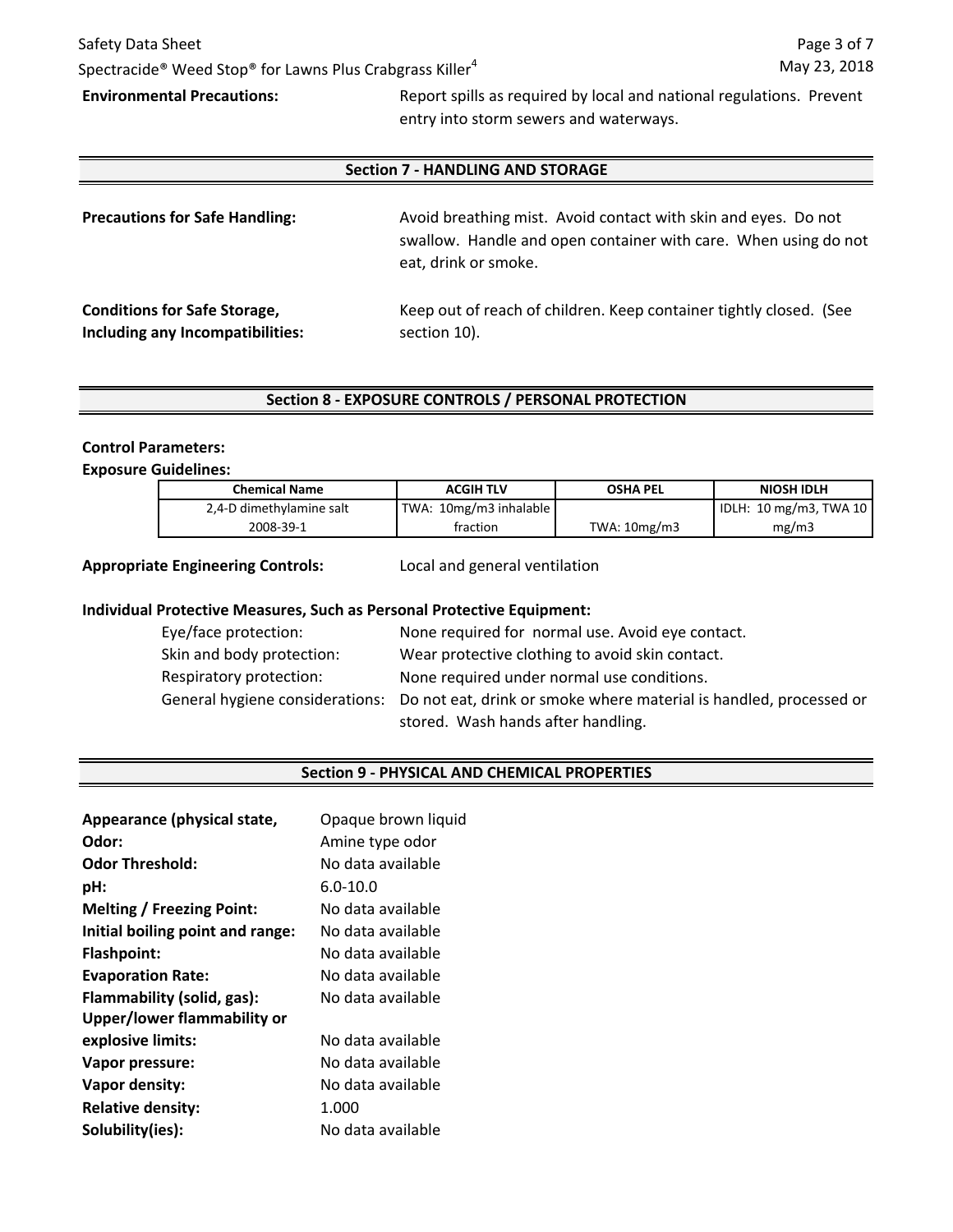#### **Section 10 - STABILITY AND REACTIVITY**

| <b>Reactivity:</b>                          | No dangerous reaction known under conditions of normal use. |
|---------------------------------------------|-------------------------------------------------------------|
| <b>Chemical stability:</b>                  | Stable under normal storage conditions.                     |
| <b>Possibility of hazardous</b>             | No dangerous reaction known under conditions of normal use. |
| reactions:                                  |                                                             |
| <b>Conditions to avoid:</b>                 | Heat. Incompatible materials.                               |
| Incompatible materials:                     | None known.                                                 |
| <b>Hazardous decomposition</b><br>products: | May include, and are not limited to oxides of carbon.       |

#### **Section 11 - TOXICOLOGICAL INFORMATION**

**Information on the likely routes** Inhalation, Ingestion and/or skin or eye contact **of exposure:**

#### **Symptoms related to the physical, chemical and toxicological characteristics:**

| May cause respiratory tract irritation.                          |
|------------------------------------------------------------------|
| May be harmful if swallowed. May cause stomach distress, nausea  |
| or vomiting.                                                     |
| May cause skin irritation. Symptoms may include redness, drying, |
| defatting and cracking of the skin.                              |
| May cause eye irritation. Symptoms may include discomfort or     |
| pain, excess blinking and tear production, with possible redness |
| and swelling.                                                    |
|                                                                  |

| <b>Acute Toxicity Values:</b> | <b>Calculated overall Chemical Acute Toxicity Values (ATE)</b> |                |                   |
|-------------------------------|----------------------------------------------------------------|----------------|-------------------|
|                               | LD50 (Oral)                                                    | LD50 (Dermal)  | LC50 (inhalation) |
|                               | $>$ 2000 mg/kg                                                 | $>$ 2000 mg/kg | >5mg/l            |

| Eye Contact:          | Based on available data, the classification criteria are not met. |
|-----------------------|-------------------------------------------------------------------|
| <b>Skin Contact:</b>  | Based on available data, the classification criteria are not met. |
| <b>Sensitization:</b> | Skin Sensitizer                                                   |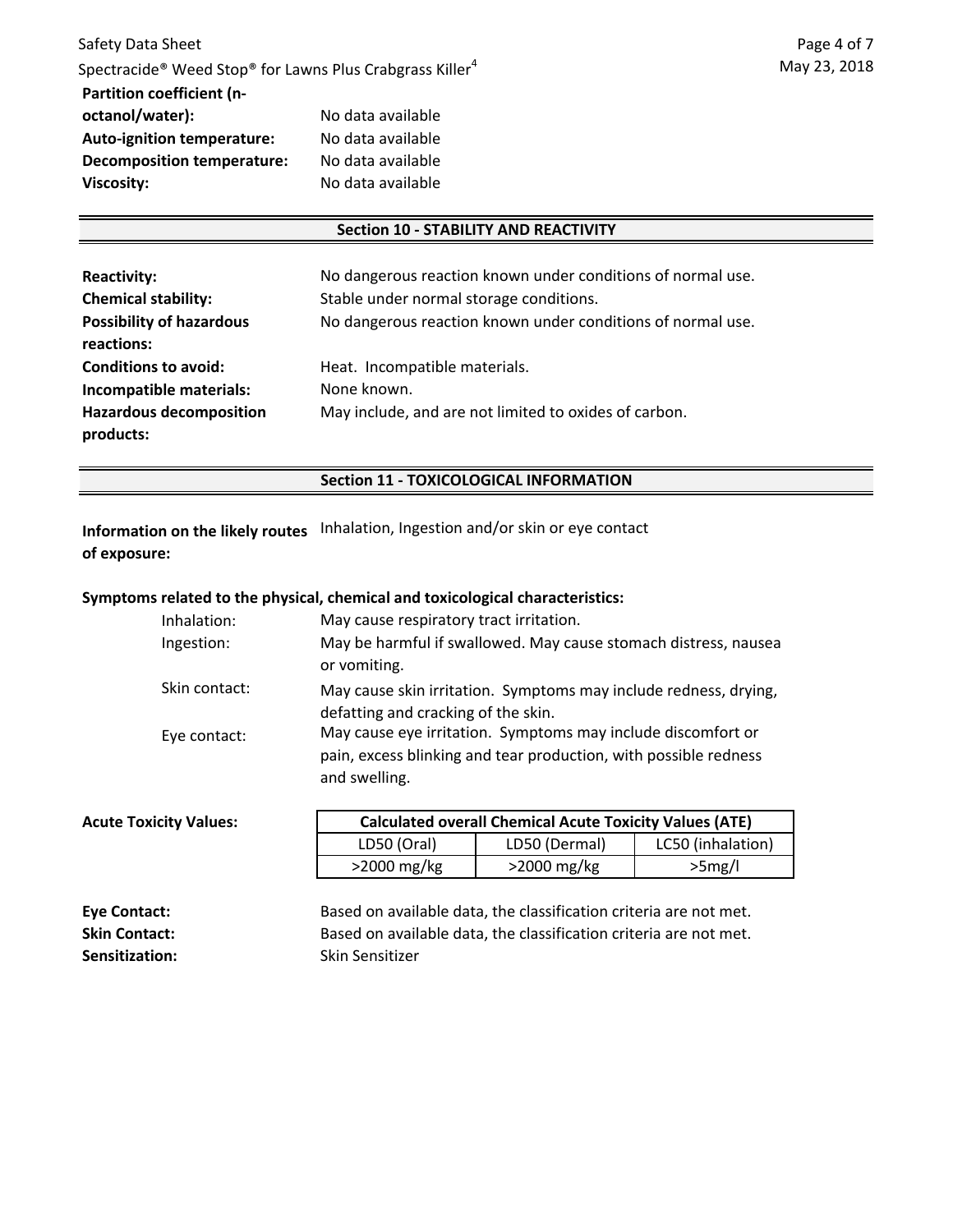# Safety Data Sheet Spectracide<sup>®</sup> Weed Stop<sup>®</sup> for Lawns Plus Crabgrass Killer<sup>4</sup>

### **Chronic Effects-Carcinogenicity:**

| Ingredient                                                                    | <b>Chemical Listed as a Carcinogen</b><br>or Potential Carcinogen (NTP,<br>IARC, OSHA) |  |
|-------------------------------------------------------------------------------|----------------------------------------------------------------------------------------|--|
| The International Agency for Research on Cancer (IARC) lists chlorophenoxy    |                                                                                        |  |
| herbicides in its Group 2B (limited evidence for Carcinogenicity in humans.)  |                                                                                        |  |
| The US EPA has given the chlorophenoxy Herbicides 2,4-D, 2,4-DP, MCPP, and    |                                                                                        |  |
| MCPA a Class D classification (not classifiable as to human carcinogenicity.) |                                                                                        |  |
| More current 2,4-D lifetime feeding studies in rats and mice did not show     |                                                                                        |  |
| carcinogenic effects and a recent World Health Organization (WHO) review of   |                                                                                        |  |
| 2,4-D toxicology has concluded that 2,4-D is not a carcinogen.                |                                                                                        |  |

**Reproductive Toxicity: Germ Cell Mutagenicity: STOT-single exposure: STOT-repeated exposure: Aspiration hazard:**

Based on available data, the classification criteria are not met. Based on available data, the classification criteria are not met. Based on available data, the classification criteria are not met. Based on available data, the classification criteria are not met. Based on available data, the classification criteria are not met.

# **Comment:**

All information was generated using the GHS classification criteria for mixtures

# **Section 12 - ECOLOGICAL INFORMATION**

| Ecotoxicity:                      | This prod |
|-----------------------------------|-----------|
| Persistence and degradability:    | No data a |
| <b>Bioaccumulative potential:</b> | No data a |
| <b>Mobility in soil:</b>          | No data a |
| <b>Other adverse effects:</b>     | No data a |

luct is not expected to be harmful to aquatic organisms **Persistence and degradability:** No data available available available available

# **Section 13 - DISPOSAL CONSIDERATIONS**

Dispose of in accordance with all local, state,/provincial and federal regulations. For more

# **Section 14 - TRANSPORTATION INFORMATION**

| DOT:  | Not Regulated |
|-------|---------------|
| IATA: | Not Regulated |
| IMDG: | Not Regulated |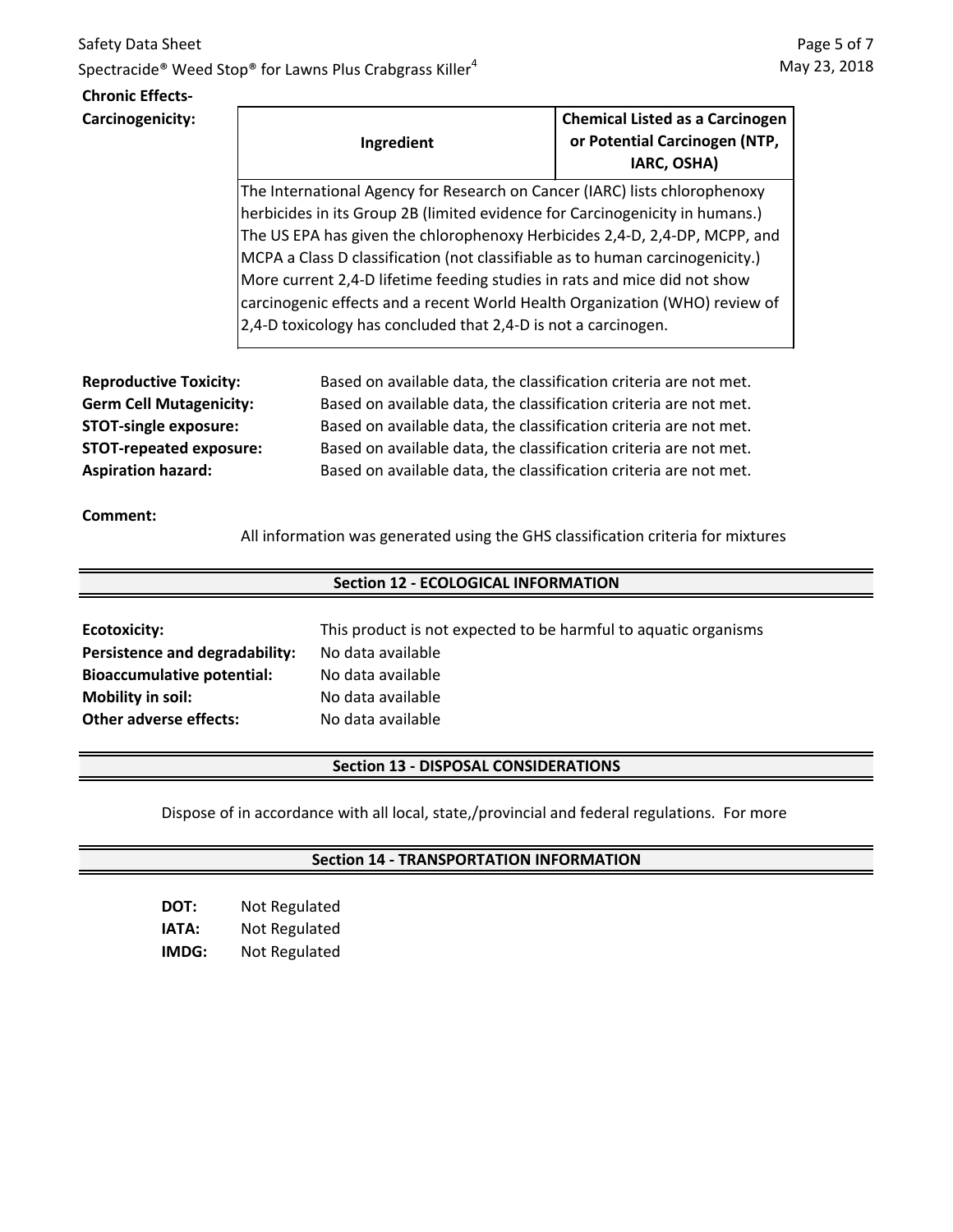# **Section 15 - REGULATORY INFORMATION**

#### **US EPA Label Information:**

#### **EPA Pesticide Registration Number** 9688-337-8845 **Federal Insecticide, Fungicide, Rodenticide Act Regulations**

This chemical is a pesticide product registered by the Environmental Protection Agency and is subjected to certain labeling requirements under the federal pesticide law. These requirements differ from the classification criteria and hazard information required for safety data sheets, and for workplace labels of non-pesticide chemicals. Following is the hazard information as required on the pesticide label:

### **EPA Pesticide Label**

CAUTION: KEEP OUT OF REACH OF CHILDREN.

Hazards to Humans and Domestic Animals

CAUTION: Causes moderate eye irritation. Avoid contact with eyes or clothing. Harmful if swallowed. Wear long-sleeved shirt and long pants, shoes plus socks and gloves. Wash thoroughly with soap and water after handling and before eating, drinking, chewing gum, using tobacco or using the toilet.

First Aid: If swallowed: Call a poison control center or doctor immediate for treatment advice. Have a person sip a glass of water if able to swallow. Do not induce vomiting unless told to by a poison control center or doctor. Do not give anything to an unconscious person. If in eyes: Hold eyes open and rinse slowly and gently with water for 15-20 minutes. Remove contact lenses, if present, after the first 5 minutes, then continue rinsing eye. Call a poison control center for immediate advice.

Have the product and container or label with you when calling a Poison Control Center or doctor, or going for treatment. You may also contact 1-800-917-5438 for emergency medical treatment advice.

ENVIRONMENTAL HAZARDS: This pesticide is toxic to fish and aquatic invertebrates. Drift and runoff may be hazardous to aquatic organisms in water adjacent to treated areas. To protect the environment, do not allow pesticide to enter or run off into storm drains, drainage ditches, gutters or surface waters. Applying this product in clam weather when rain is not predicted for the next 24 hours will help ensure that wind or rain does not blow or wash pesticide off the treatment area.

This chemical has properties and characteristics associated with chemicals detected in groundwater. The use of this chemical in areas where soils are permeable, particularly where the water table is shallow, may result in groundwater contamination. Application around a cistern or well may result in contamination. of drinking or groundwater.

|  |  | <b>EPA TSCA Inventory:</b> |  |
|--|--|----------------------------|--|
|--|--|----------------------------|--|

All of the components of this product are either on the Toxic Substances Control Act (TSCA) Inventory List or exempt.

**CERCLA Section 103:** Spills of this product over the RQ (reportable quantity) must be reported to the National Response Center.

| <b>Chemical Name &amp;</b><br><b>CAS Number</b> | <b>Chemical RQ</b><br>(lbs.) | <b>Concentration in</b><br>Product | <b>Product RQ</b><br>(Ibs.) |
|-------------------------------------------------|------------------------------|------------------------------------|-----------------------------|
| Sodium Hydroxide<br>CAS #1310-73-2              | 1,000                        | $< 0.01\%$                         | 10,000,000                  |
| Dimethyl dicamba<br>CAS # 2300-66-5             | 100                          | < 0.1%                             | 100,000                     |